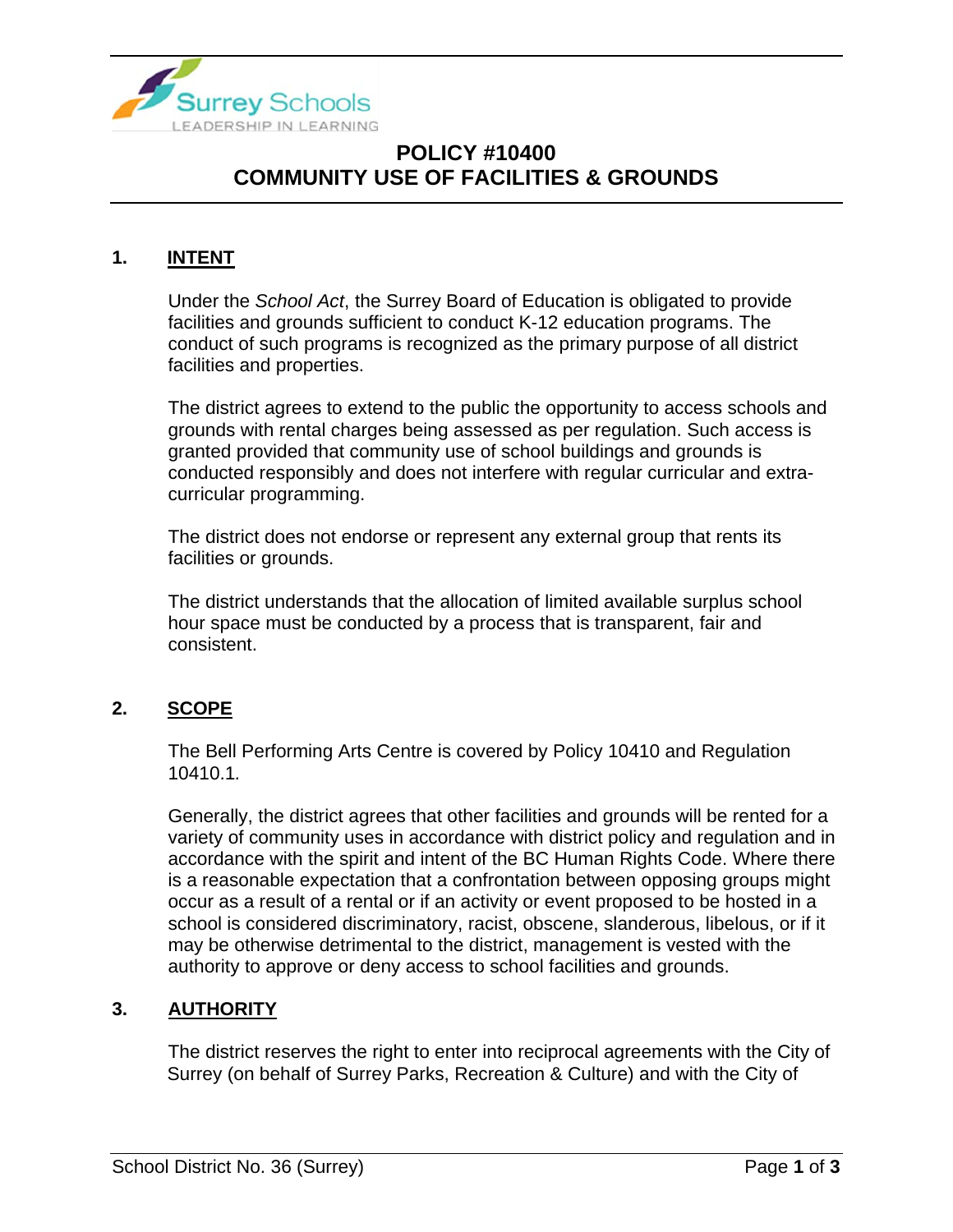

# **POLICY #10400 COMMUNITY USE OF FACILITIES & GROUNDS**

White Rock (on behalf of White Rock Leisure Services) with respect to joint site acquisition, development, and maintenance.

The district assigns the responsibility for the Community Use of Facilities & Grounds policy to the secretary-treasurer.

#### **4. PRIORITY FOR USE**

Allocation of time available at district facilities and grounds shall be made on the basis of the following priorities:

- 4.1. Regular curricular and school-organized and sponsored extra-curricular activities.
- 4.2. Adult and continuing education credit course programs, including those cosponsored by other publicly funded educational institutions.
- 4.3. Historical user groups, which are defined as those that held a Rental License of a facility or grounds in the year immediately preceding a current application for use. Historical groups have right of first refusal for the same area, day and time, provided such group submits a renewal application within district booking deadlines.
- 4.4. All other outside groups including non-profit and commercial or private ventures.

The above priorities apply, except where a district approved agreement requires otherwise.

Despite historical rights, any user may be bumped from a particular time, day or facility or grounds based on the above noted priority.

*Revised: 2021-06-09 2014-01-17 X-Ref: Policy [#6512](https://www.surreyschools.ca/departments/SECT/PoliciesRegulations/section_6000/Documents/6512%20Policy.pdf) 2012-06-21 Policy [#6802](https://www.surreyschools.ca/departments/SECT/PoliciesRegulations/section_6000/Documents/6802%20Policy.pdf) 2007-06-28 Policy [#10410](https://www.surreyschools.ca/departments/SECT/PoliciesRegulations/section_10000/Documents/10410%20Policy.pdf) 2005-06-30 Policy [#10415](https://www.surreyschools.ca/departments/SECT/PoliciesRegulations/section_10000/Documents/10415%20Policy.pdf) 2004-05-13 2003-06-30 1995-05-25 1994-09-22*

| ′-Ref: |              | Policy #6512  |
|--------|--------------|---------------|
|        | Policy #6802 |               |
|        |              | Policy #10410 |
|        |              | Policy #10415 |
|        |              |               |